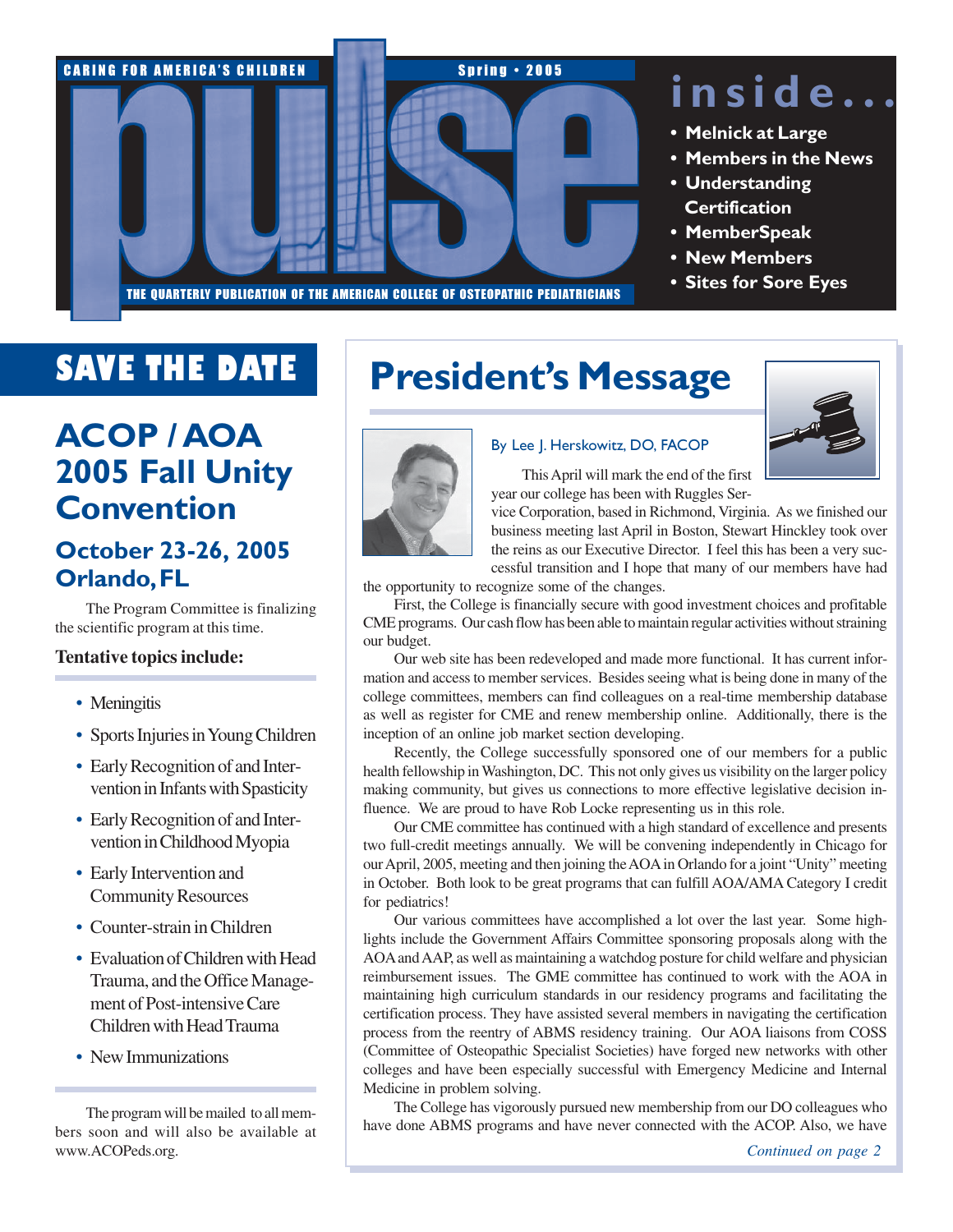#### 2004-2005 American College of Osteopathic Pediatricians

### Board of Trustees

PRESIDENT Lee J. Herskowitz, DO, FACOP\*

VICE PRESIDENT Robert W. Hostoffer, DO, FACOP\*

SECRETARY-TREASURER Bruce B. Peters, DO, FAAP, FACOP\*

IMMEDIATE PAST PRESIDENT Steven M. Snyder, DO, FACOP\*

EXECUTIVE DIRECTOR Stewart A. Hinckley\*

\*EXECUTIVE COMMITTEE

#### **TRUSTEES**

Deborah L. Blackwell, DO, FACOP James E. Foy, DO, FACOP John W. Graneto, DO, FACOP Robert G. Locke, DO, FACOP Capt. Margaret A. Orcutt-Tuddenham, DO, FACOP Amanda Foster, DO Thomas Q. Reynolds

DIRECTOR OF CME PROGRAM Scott S. Cyrus, DO, FACOP

PUBLISHER Stewart A. Hinckley

#### CO-EDITORS

Arnold Melnick, DO, FACOP Stewart A. Hinckley

ASSOCIATE EDITORS Gregory Garvin, DO, FACOP Janet Goldberg, DO, FACOP Robert G. Locke, DO, FACOP

The Pulse is published four times a year in conjunction with the American College of Osteopathic Pediatricians, P.O. Box 11086, 2209 Dickens Road, Richmond, VA 23230-1086; 877-231-ACOP or fax (804) 282-0090.

No part of this publication may be reproduced without the expressed written consent of ACOP. All rights reserved.

The American College of Osteaopathic Pediatricians does not hold itself responsible for statements made by any contributor. Statements or opinions expressed in the *Pulse* reflect the views of the author(s) and not necessarily the official policy of the ACOP.

# MEMBERSPEAK

## **Hurried Offices, Harried Doctors: Who is Seeing the Well Babies?**

#### By Robert G. Locke, DO, FACOP

The traditional role of the pediatrician providing care to the newborn infant may be changing. As private pediatricians are under increasing pressure to increase practice efficiency, healthy newborn infants are often under the care of hospital-based inpatient pediatricians, especially in urban and large hospital settings. Newly trained pediatricians, because of recent residency training alterations, often have less than one-half of the well-baby experience than their predecessors upon graduation. This may make them less comfortable or inclined to provide this care.

General pediatricians are also spending less time providing in-patient pediatric care, have fewer needs for staff privileges or hospital-based CME activities, and are therefore less attached to the hospital. The division of in-patient versus out-patient providers reduces the risk of competition for the newborn business, a major economic barrier in the past. In some circumstances, the inefficiency of time spent driving to the hospital, making rounds, providing night-weekend coverage, and completing medical records makes well-baby nursery care proposition ineffective.

Is this necessarily bad? Other qualified professionals have stepped into the void left by the shift in provider coverage. Studies have demonstrated that advanced nurse practitioners who are experienced in newborn care can provide care that is equivalent to, or even better than, that provided by pediatricians.

#### PRESIDENT'S MESSAGE

#### Continued from page 1

fostered the development of student chapters of the ACOP at all of the osteopathic medical schools. Both of these groups are learning of the benefits offered by the College and hopefully will decide to become integral and long-term members of the College.

*The Pulse* has continued under the seasoned guidance of Arnold Melnick, and his associates Rob Locke, Janet Goldberg, Greg Garvin and Stewart Hinckley. It has taken on a slightly different format as well as being available at our web site!

With all the things going on, we know there are many more things that can be done.

The pediatric hospitalists at my institution see five times more mothers/infants in the well-baby setting per year than the average private out-patient pediatrician. In three years, the hospitalist will accrue 15 years of general pediatric newborn experience. These hospital-based pediatricians provide greater continuity of resident teaching, parent communication, nursing education and interface with medical care plans. They can afford to keep up with rapidly changing protocols and medical information. They also have the opportunity to provide multiple visits within a single day, for those parents/infants requiring this attention, without leaving the office. Does this compensate for the pause in continuity of care from the newborn nursery to out-patient pediatric home? That is not clear. Several pediatricians informally noted that they provided the well-baby care out of interest and commitment, not economics. As residency training time declines in the wellbaby nursery, it will be interesting to see what the future holds.

*MemberSpeak* a new feature of *PULSE*, in which any member who desires may speak his mind or express an opinion or offer important information. The subject can be practice tips, education ideas, socio-economic discussions, teaching suggestions, residency training thoughts or anything germane to Pediatrics that a member wants to share with the rest of our members. Each column should be about 250 to 400 words, and should be submitted electronically, referencing *MemberSpeak*, to the Editor of *Pulse* at Stewart@ACOPeds.org.

We continue to make our core competencies, membership recruitment and fulfillment, and high quality CME programs in attractive and accessible locations for all of our membership. We solicit input from our members for their interests and involvement. You can reach me at drdawg@earthlink.net. There are always new projects that we are willing to take on, as long as there is manpower to keep things going. Make the ACOP even better in 2005!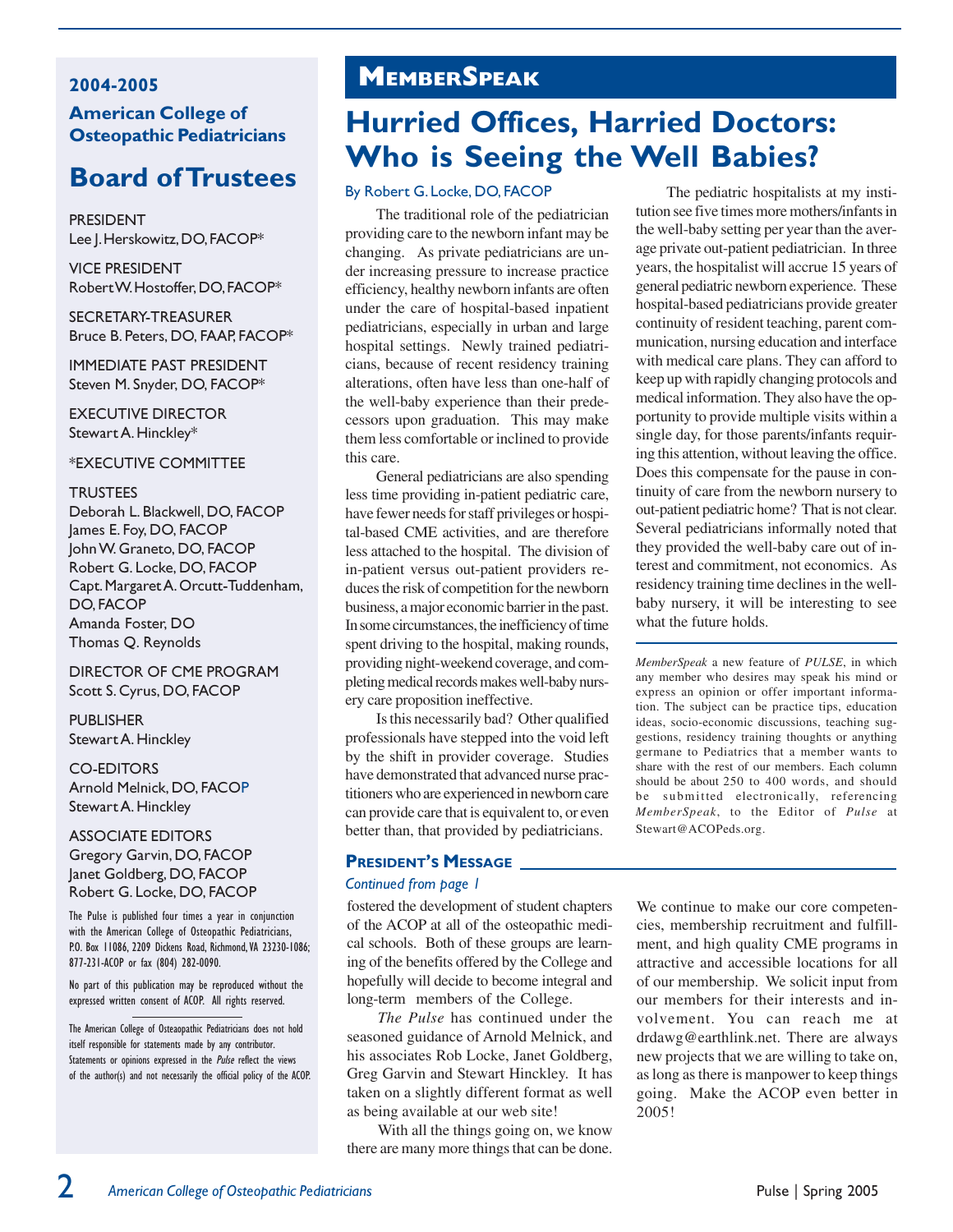

By Arnold Melnick, DO, FACOP

## **Title is Vital**

That title, in a nutshell, is a full lesson on putting a heading on your article or book – or even your talk. It tells the story and is attractive and catchy. Maybe it even eliminates the need to do this article. But no.

*What I Did Last Summer* is dull and already sounds boring but maybe *A Spiel on a Wheel — Ferris, That Is* or *The Seashore Isn't Sandy Anymore* might attract more readers, depending on the subject matter. *The Rhett Butler Story* might not have sold but *Gone With the Wind* sure made a great hit.

Not every title needs to be cute. *Textbook of Pediatrics* is a textbook of pediatrics and cannot be disguised very much. It probably would not draw readers if titled *Some Ideas about the Illnesses of Children*, which it is.

On a personal note, I think my best title was *Platitudinous Garrulities Ain't Readable*. It is somewhat punny, but succinctly tells you what's contained in it, if you know what *platitudinous* and *garrulities* mean (then the pun becomes obvious). If you don't know those words, perhaps your curiosity will be aroused. Similarly, my *Summerize Your Child* is a funnier way of saying *Summary of Summer Care for Your Child.* And when I wrote *Blowing the Whistle on the Writers,* I thought it told the storyline without being trite with titles such as *The Role of Referees in the Acceptance of Articles by Medical Journals.*

The greatest personal lesson was taught to me by Warren Green, the publisher of my first book. While he kept most of the book content intact, he suggested changing the title. I had written *Some Uncommon Views on Some Common Problems in Pediatrics* which said it for me. He pointed out that in indexing often just the first few words may be used and that the indexing would be thrown off with my title. He thought merely reversing it would do it and it became *Pediatrics: Some Uncommon Views on Some Common Problems.* And my book was indexed under *Pediatrics* instead of *Uncommon Views*!

So what do we look for in titles? Generally, the 3 Cs of titles are clarity, conciseness and clues to the contents (contents and scope).For the most part, they should not be vague, misleading

or inappropriate. If you are writing for a scientific journal, they will probably want straightforward titles that conform to those parameters. Variations are allowed in books and in non-scientific articles (with some exceptions).

Book titles are often vague and too long but almost always with an eye to being catchy and attractive to potential readers (the object is to sell books). Probably the smallest title, was the book usually referred to as *We* by Charles A. Lindbergh (actually the full title was *WE: The Daring Flyer's Remarkable Life Story and His Account of the Transatlantic Flight that Shook the World* – but probably not one person in a million remembers anything but *W*e.). Other book titles run from 15 to 20 words.

Medical articles not meant for scientific publications may be more informal and sometimes humorous (sometimes unintentional as *Bone and Joint Tuberculosis in Humans De-* *rived from Cattle* –an actual article). So you must decide where your article is to be published and by whom it will be read.

I am intrigued by humorous titles, especially those that play on the words or the subject. Here are some examples of ones I love (and there are many more).

The most popular and longest running workshop of the American Medical Writers Association is *The Queen's English…and so is the King.* 'Nuf said. So clear. How about the book *Sleeping Dogs Don't Lay…and that's no lie.*? Obviously a book on grammar — and entertaining. Or, similarly, *Woe is I*. And how about *If you Can Talk, You Can Write*? What about chapter headings that say it loud and clear: *The Witch (That or Which) Trials, Whom Sweet Whom*, *Pompous Circumstances, The It Parade*, *Grammar Moses*, *Revise and Consent*, *If at First You Don't Succeed, Don't Be Surprised,* and many other brilliant ones.

Maybe the prize for "cutest" title goes to the Denver Post. Reporting on a dispute between fishermen who used boats and those who fished from shore, the Post's beautiful headline was *Row vs. Wade*. They can write mine anytime!

Anything I add would be superfluous!

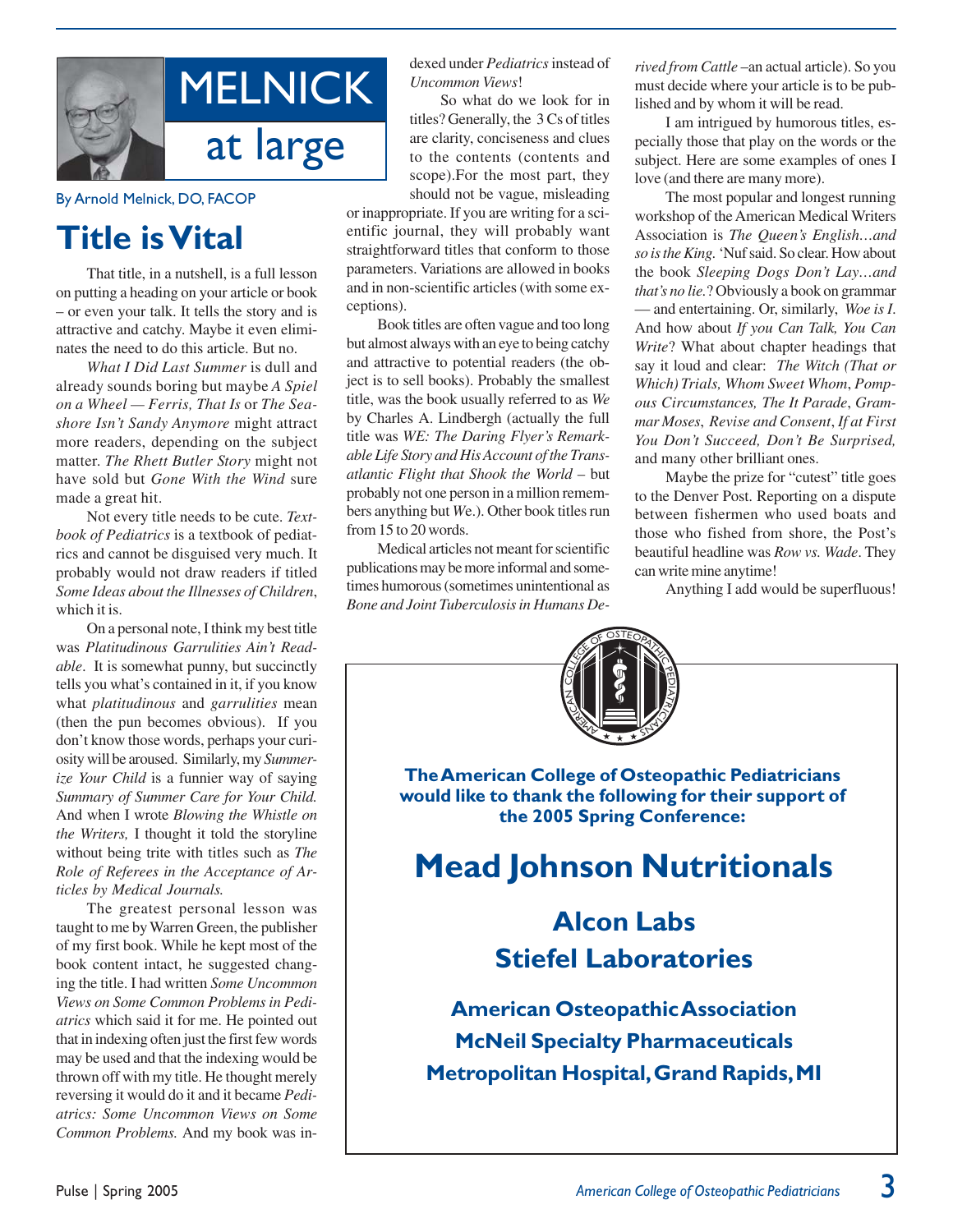### **SITES FOR SORE EYES**

# **Update Your Pager**

#### By Gregory Garvin, DO, FACOP

Do you ever wish you could take your pager and pitch it? If you are like me it can be frustrating to have three devices to carry around on your belt… but you can eliminate at least two of them. I'll make this short and sweet. I have taken my pager, PDA (personal digital assistant) and phone and had them combined them into "one."

If you are like many of us "techies", you know what I'm talking about. You have a pager, a cell phone and either a Palm Pilot or Win CE device that you have packed with "stuff" that you find essential to have when you are on call. You may just use the "stock" items on your hand-held device like the organizer or phone book to carry pharmacy numbers or you may have taken advantage of the various software "add-ons" such as the *Harriet Lane Manual* or the everpopular *Epocrates*, but you hate having all of this "equipment" on your belt and what if you don't even have a belt to carry them?

Anyway, I bought a Kyocera 7135 "smart phone" that is a palm pilot and phone in one. Sure it has limitations but it syncs with *Outlook* and other software like *Outlook* ( I use a software called *Groupwise*) and so that eliminates one of the devices I need to carry. There are a variety of "smart phones" that are available and all of them have different pluses and minuses. I can't discuss the ins and outs all of the various smart phones such as Blackberry or the Samsung. Take your pick based on your cell phone vendor.

The next hurdle to jump over is to get either "text messaging" or "email" sent to your phone. Working with my local cell phone carrier (US Cellular) and my local Physicians Exchange, I have been able to get emails sent to my phone instead of a page to my pager. Other physicians with other carriers here locally use text messaging. It costs \$1.50 a month to have unlimited emails sent to an email address given to me by my cellular carrier. The Physicians Exchange also sends a CC: (carbon copy) to my email work address which I can then cut and paste into a Word document and I can then save the message and download to a "sticky note" that can be placed in the patient's chart. Physicians in the ER actually "email" to my cell phone about patients they want to be seen in my office in follow up and therefore eliminate the "middle of the night" phone calls to tell me about a patient they want to have follow-up. They don't like waking physicians up to tell them they want to send patients home from the ER, but would like them followed up in say 1-2 days. The Pediatrics floor and Nursery can also send me an email directly to my phone and eliminate calling though the exchange to let me know about laboratory work or new babies that they want me to see, but I prefer to have them call my cell phone directly about more urgent matters. This again bypasses the exchange and decreases charges from them and therefore decreases costs to my cost center.

The exchange people tell me they think that email will be the preferred way we physicians will get our pages. When an email is sent, it is almost immediate and if I do not pick up the email when it is paged, my phone keeps intermittently "beeping" or "vibrating" (depending on my settings) to let me know I have a message. If a page is sent out to the "tower"and the "tower" is down, the exchange has no way of knowing that the message is actually sent, so basically I get no more missed pages.

So my advice to all is to start talking to your vendors and your local answering services to see if you can eliminate your pager and be more efficient and at the same time save a little money. Happy computing…

# **MEMBERS IN THE NEWS**

### **Dan Taylor Honored**

Daniel Taylor, ACOP member from Philadelphia, was honored recently by the American Academy of Pediatrics. He was featured in the AAP Member Spotlight in their AAP publication.

Dan established the Children's Advocacy Project of Philadelphia to create a list of social service resources for psychosocial problems. Such information was not readily available to health care



practitioners in the area. The site was developed to bridge the gap between families in need and social service agencies available to serve them. He received a \$6,000 grant from St. Christopher's Hospital to expedite this project.

Dan commented on his work, "It will make pediatricians better social workers, better advocates for their patients."

To search files of CAPP and see the results of Dan's work, go to www.capp4kids.org.

## **Kudos to Steven Shapiro**

Good things happened double to Steven Shapiro, DO, of Norristown, PA. A couple of months ago, he was appointed Chairman of the Department of Pediatrics at Abington Hospital, Abington, PA, a major community hospital (500 beds) in suburban Philadelphia. He heads a staff of 40 pediatricians.

About the same time, his son, Joshua, still in his twenties, ran for a seat in the Pennsylvania House of Representatives and was elected.

### **Students, Interns and Residents**

Congratulations to all of you who are about to graduate or whose internship or residency is about to end! Before the next phase of your career begins, we would like to ask that you take a moment to upgrade your membership with the College.

**You may now upgrade your membership category to one that will allow you a much greater role in the College! Here are your options:**

- **• Student** members may now become a Candidate member as an intern. Intern members, though unable to vote or hold elective office, may serve on all ACOP committees.
- **Interns** may now upgrade to a Resident member. Resident members, though unable to vote or hold elective office, may serve on all ACOP committees.
- **• Residents** may now upgrade to Associate member. Associate members may vote on all governance matters, hold elective office *and* serve on all ACOP committees.

Please contact the ACOP Membership Coordinator, Joye Stewart at joye@ACOPeds.org for more details!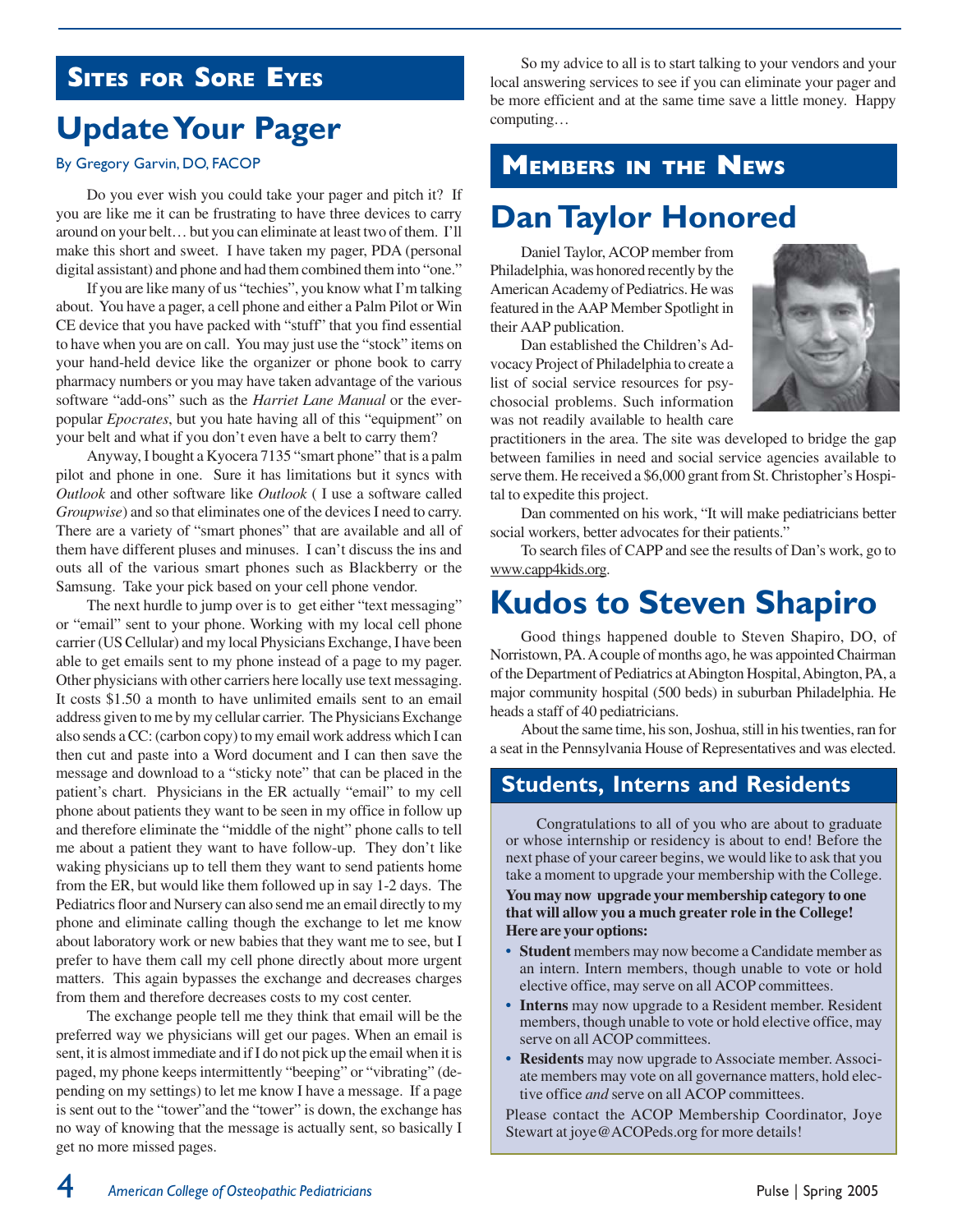## **New Members**

Lisa K. Abate, DO Kerry B. Ace, DO Donna L. Ackerman, DO, FAAP Elizabeth E. Adams, DO James G. Adams, DO, FAAP Joanne G. Adams, DO, FAAP R. Mitchell Adams, DO, FAAP Aparajita Adhikary, DO Michael A. Adornetto, DO, FAAP John Ahmann, DO, FAAP Maureen E. A. Ahmann, DO, FAAP Melody Ailsworth, DO Nader R. Ajluni, DO, FAAP Lauren Jean Akers, DO Sahreen Akhter, DO Roger S. Akins, DO, FAAP Carla J. Albarran, DO B. Bradley Albertson, DO Marie E. Alden, DO, FAAP Eva K. Alessia, DO, FAAP Maryann Alessio, DO, FAAP Adnan E. Allan, DO Brian K. Allen, DO, FAAP Kimberly K. Allen, DO, FAAP Mary J. Allen, DO Lynn M. Alling-Jones, DO Joan R. M. Allman, DO Michael J. Allshouse, DO, FAAP Ashley Altman Risa Altman, DO, FAAP Lena A. Amanquah, DO Christopher Amato, DO, FAAP Richard H. Ames, DO Richard Amesquita Kenton R. Amstutz, DO, FAAP Nicole Anania Craig A. Anderson, DO, FAAP Gregory W. Anderson, DO Sanders W. Anderson, DO, FAAP Constance G. Andrejko, DO Deanna M. Andrews, DO Michael G. Andrews, DO Laleh Arabshahi, DO Amy Armada, DO James T. Arnold Monica A. Arnold, DO Jane Aronson, DO, FAAP Kourosh Ashourzadeh, DO, FAAP Lynette M. Asselin, DO, FAAP Patrice A. Aston, DO, FAAP Glen D. Austin, DO Aliyeah Ayadpoor Dino J. Baca, DO John B. Badcock, DO, FAAP Soungwon S. Bae, DO, FAAP Claudine D. Baggio, DO, FAAP Sandra I. Baik, DO Brittney J. Baker Mathew Baldasaro, DO Regan Barnes Mark A. Barnhill, DO, FAAP Anthony Barone, DO, FAAP Rodolfo C. Barrera, DO, FAAP Robert Louis Barricella, DO, FAAP William G. Bartlett, DO, FAAP Alan Barton, DO David H. Barton, DO, FAAP Nikola K. Bartulica, DO Michael D. Bateman, DO, FAAP Maribel Bates, DO, FAAP Loretta Ann Baustian, DO Viren S. Bavishi, DO Leah Geneva Baxter, DO

Stephanie Renee Bays, DO Orren Beaty, DO, FAAP Sally Beazlie Paula A. Bebej, DO, FAAP Jeffrey R. Beck, DO, FAAP Kathleen R. Beckmann, DO, FAAP Annette Beharry, DO David Belcher Glenn J. Belkin, DO, FAAP Frank W. Belmonte, DO Sandra Benanti, DO, FAAP Kristin D. B. Boudreau, DO, FAAP Erin Bennek Kim D. Bennett, DO, FAAP Paulette P. Bennett, DO Richard S. Bennett, DO Carole A. Beno, DO Angela A. Bergmann, DO Betsy Berkovich, DO David M. Berman, DO, FAAP Lori S. Berman, DO, FAAP Henry H. Bernstein, DO, FAAP Kyla K. Berreth, DO, FAAP Terese M. Berry, DO, FAAP Kate Berz John M. Bevilacqua, DO, FAAP Brian Bezack, DO Neem Bhatt Lisa Billings Krista Birkelo Ron Biswas Debra J. Bixler, DO, FAAP Mark N. Blaser, DO Lilyan D. Blatt, DO, FAAP Robert M. Blum, DO, FAAP Keith A. Boell, DO Billy G. Boldon, DO, FAAP Shannan Bond, DO Edward J. Bongiorno, DO Cara S. Bornstein, DO Anne E. Borwick, DO Whitney Boulden Diane M. Bourlier, DO, FAAP Michael L. Bowen, DO Melissa M. Bowers, DO Cheryl A. Boyd, DO, FAAP John A. Boyle, DO Erin Brack Stuart A. Bradin, DO, FAAP, FACEP Harry P. Bramley, DO Amanda M. Brandow, DO Penny S. Brandt, DO Denise F. Bratcher, DO, FAAP David A. Brauner, DO, FAAP Stephen R. Brennan, DO, FAAP Lorraine A. Brewer, DO, FAAP Vernon D. Brewer James H. Brien, DO, FAAP Robert P. Brislin, DO, FAAP Kristen Britton, DO Daniel H. Brodtman, DO, FAAP Michelle E. Brody, DO, FAAP Merrick J. Bromberg, DO, FAAP Jacob Brooks Gary S. Brown, DO, FAAP Megan L. Brown, DO Monica L. Brown, DO Lorin R. Browne, DO R. Derek Brugman, DO, FAAP Russell Brunet Kirstin E. Brunner-Martinez, DO, FAAP

John P. Bruno, DO, MBA, FAAP Nadege A. Brutus, DO Heather M. Buchanan, DO Tara H. Budinetz Loan K. Bui-Thompson, DO Michael J. Burbridge, DO Sherri A. Burke, DO, FAAP Susan D. Burn, DO Kelley A. Burnett, DO, FAAP Melody F. Byram, DO Jennifer M. Byrne, DO, FAAP Jehrib Cabarlo, DO Jennifer L. Caffey, DO Michael D. Cafone, DO Anne M. Cairns, DO, FAAP Michele E. Calderoni, DO Darlene A.V. Calhoun, DO Charles W. Callahan, DO, FAAP Brian M. Campbell, DO James W. Campbell, DO Jason A. Canner, DO Maria R. Capetanakis, DO Michael T. Cappello, DO Alice Car, DO Stephanie A..Carlin, DO Shelley D. Carolan, DO Lydia B. Caros, DO, FAAP Eva D. Carrizales, DO, FAAP Lafe J. Carroll, DO Monique J Carroll, DO Shane B. Carson, DO Thomas D Carver, DO, FAAP Albert R. Castano, DO, FAAP Danny Castro, DO Ava A. Cavaliere, DO, FAAP Kelly A. Cessna, DO Samantha J. Chaikin, DO, FAAP Jason G. Chamberlin, DO Emily C. Chao, DO Shannon K. Cheffet, DO Eric Chen, DO Sophia W. Chen, DO Cary Y. Cheng, DO, FAAP Ramon A. Chiong, DO, FAAP Rick A. Chitwood, DO, FAAP Charles H. Christensen, DO Harrietta K. Christodoulos, DO KinKee (Henry) Chung, DO Eugene J. Chung, DO Lawrence A. Ciccarelli, DO Danielle Cigliano, DO Tara L. Clancy, DO Marisa C. C. Larimer, DO Megan C. Clark, DO Carolyn E. Clear, DO William W. Clendenen, DO, FAAP Beth A. Clingan, DO Ryan D. Clouser, DO Joel B. Cochran, DO, FAAP Darryl S. Cohen, DO, FAAP Jaime A. Cohen, DO Laurie A. Cohen, DO, FAAP Michele Cohen, DO Mindy L. Cohen, DO, FAAP Susan F Cohen, DO, FAAP Darryl H. Colen, DO, FAAP Karen Coley-Piccirillo, DO, FAAP Cathy Ann Collins, DO Christina J. Collura-Burke, DO, FAAP Brent Combs, DO John E. Concannon, DO, FAAP Luis V. Concepcion, DO Wayne F. Connors, DO Tracy Lee Conrad, DO, FAAP

Alison R.G. Cook, DO Leslie Cook Jude J. Cope, DO Stephen P. Coppa, DO Jennifer B. Coren, DO Nikia Coston Norman C. Cottrill, DO, FAAP Linda A. Couillard, DO Kevin G. K. Couloures, DO Christopher R. Cox, DO Joann C. Cozza, DO, FAAP Alissa P. Craft, DO Julan M. Crane, DO, FAAP Carrie Crigger Dina M. Criniti, DO Charles R. Crispen, DO, FAAP Cynthia L. Criss, DO Christina Cristaldi Taralyn Cronin, DO James G. Cumming, DO Rose M. Cummings, DO Carolyn D. Czaplicki, DO Angela F. D'Alessandro, DO Danielle D'Entremont Rita Chiu Dadiz, DO Cathy A. Dailey, DO, FAAP Katie B. Dalton, DO Jimmy Dang Tri D. Dang, DO Christine M. Danzi, DO, FAAP Danthuy N. Dao, DO Charles E. Darowish, DO, FAAP Leamon L. Davenport, DO Michael F. Davis, DO Robert F. Davis, DO, FAAP Amy J. Davison, DO Deidre C. Day, DO Farsima Dayani, DO Nancy S. Deacon, DO, FAAP James P. DeCourcey, DO, FAAP Darren G. Deering, DO Marianne E. DeGennaro, DO, FAAP Jennifer S. DeGrenier, DO Dina C. Deliyanides, DO Amy L. DeLuca, DO Antionette M. DelValle Blogg, DO, FAAP Edward G. Dempsey, DO Patricia M. Dempsey, DO, FAAP Robert E. Dempsey, DO, FAAP Vivian F. DeNise, DO Aditee A. Deodhar, DO Ajay Desai Nathanael Desire, DO Sabrina G. DeStefano, DO Andrew J. Dettore, DO Jacquelyn M. Detweiler, DO, FAAP Dana A. Devaney, DO David G. Devitre, DO Jacquelin D. Dewbre, DO Michelle L. DeWolf, DO, FAAP Brooke E. Di Anni, DO Michelle E. Di Lorenzo, DO, FAAP Karen J. Di Pasquale, DO, FAAP Penny S. V. DiVita, DO, FAAP Gerald L. Dickman, DO, FAAP Thomas F. Dierkes, DO, FAAP Marc T. DiSabella, DO Daniel Dodson, DO Eric L. Dodson, DO Kent W. Doherty, DO, FAAP David F. Dohi, DO Christina N. Dolack, DO

Kathleen S. Donahue, DO, FAAP Laura M. Donaldson, DO, FAAP Kelly Donnelly Angela Dorsey, DO Joanna G. Dotts, DO, FAAP Michael J. Dougherty, DO Peter Dowiatt Dennis M. Drehner, DO, FAAP Amy L. Drendel, DO Christie Driscoll, DO William R. Driscoll, DO Joanna Drowos, DO Martha A. F. Duffin, DO, FAAP Marina Dukhan, DO Linda Y. Dula Joan Dupont Margaret D. Duvic, DO Amanda J. Dvorscak Jennifer Dwyer Megan Dwyer, DO Patricia O. Eagan, DO, FAAP Eileen D. Ebert, DO, FAAP Valerie Ebert, DO Michael J. Edbauer, DO, FAAP Lynn E. Edde, DO Mathew Ednick, DO Jennifer M. Egelseer, DO Alex M. Eisen, DO Richard G. Elepano, DO Jodi S. Elliott, DO Stephen C. Elliott, DO, PhD, FAAP Danette R. Elliott-Mullens, DO, FAAP Steven M. Emmett, DO, FAAP O. Keith Enlow, DO, FAAP Eman Eskander, DO Ivette C. Espinosa-Fernandez, DO Susan Ettinger, DO, FAAP Beth A. Evans, DO Kelley H. Evens, DO Leona Ewing, DO, FAAP Jennifer Exo, DO Gay E. Ezer, DO, FAAP Gary S. Fafard Christy M. Fagg Carla T. Falcon, DO, FAAP Lori M. Falcone-Gritter Barbara J. Falkell, DO Shari Fallet, DO, FAAP Darren Farber, DO Marisa A. Farinella, DO, FAAP Julie R. Farris, DO Emily M. Feldmann, DO Michael S. Fell, DO Thatcher T. H. Felt, DO Alicia-Maria Fernandez, DO Nancy R. Fernan,DO, DO Lisa Ferreira, DO, FAAP Chimene W. Fikkert, DO, FAAP Richard Filiaggi, DO Kurt W. Filips, DO, FAAP Amanda Fingarson, DO Cara M. Fininzio Dana M. Finley Daryl L. Fish, DO Brian T. Fisher, DO Joie Fisher, DO Rosemarie Fisher, DO Karen A. Flanagan, DO Jeffrey L. Flick, DO, FAAP Jeanne E. Flinn, DO, FAAP Lisa W. Flower, DO, FAAP Jonah R. Flowers-Johnson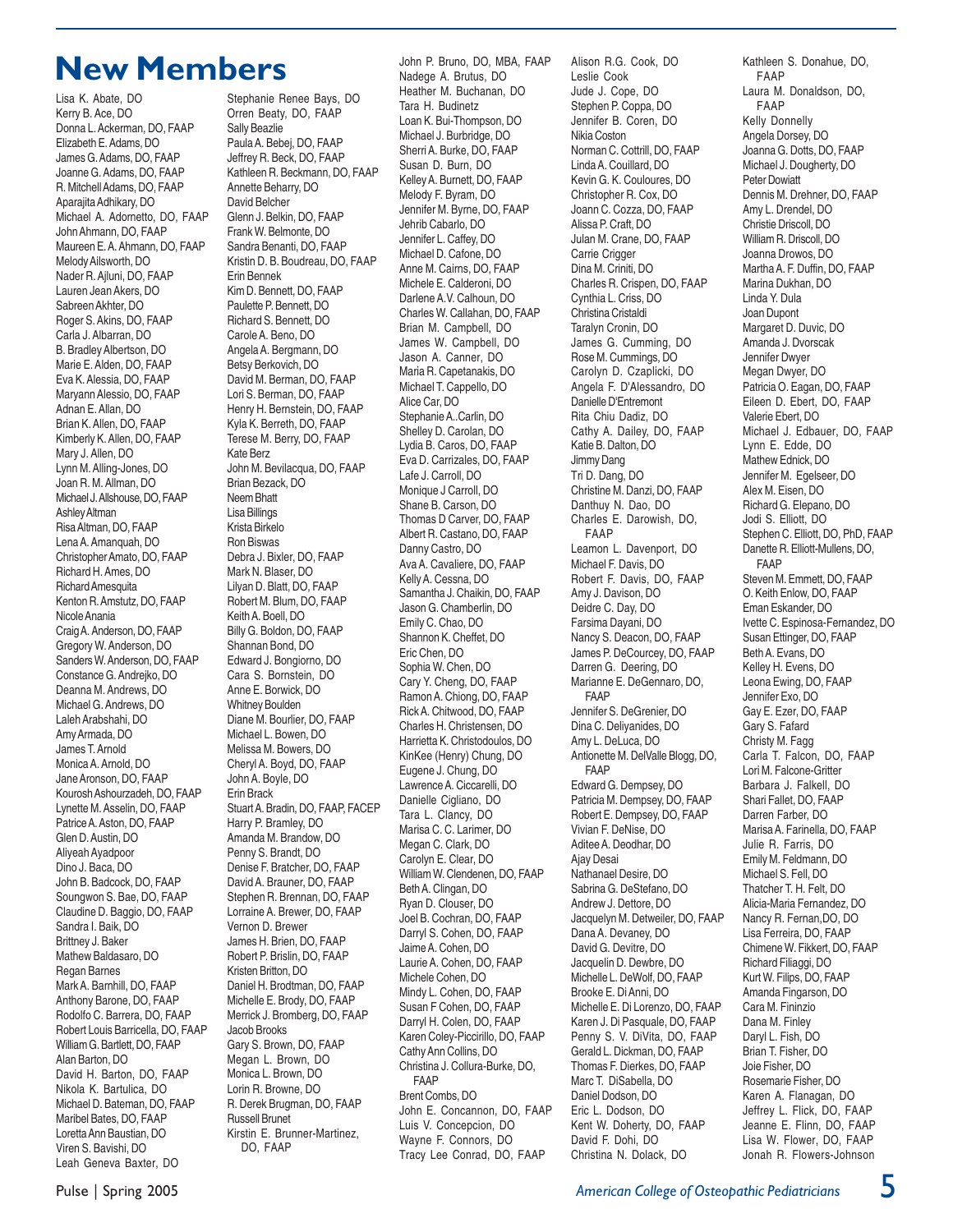#### **New Members**

#### *Continued on page 8*

Daniel J. Foran, DO, FAAP Joseph P. Forester, DO Andrew J. Forman, DO, FAAP Amber Fort, DO Hilary F. Foster Renee R. Fournier, DO Grace E. Fowler, DO Esther B. Fox, DO, FAAP Melissa M. Foye-Petrillo, DO Thomas P. Francis, DO Barbra J. Francisco, DO Daniel J. Fraschetti, DO Tiffany B. Frazer, DO Marc A. Freed, DO, FAAP Alexander Frenkel, DO William R. Freund, DO, FAAP Marla J. Friedman, DO Timothy L. Fuller, DO, FAAP Michael P. Fullmer, DO Anna Furr, DO Mary A. Fury, DO Cynthia A. Gabrielli, DO, FAAP Gina Gabrielli, DO Christopher J. Gadomski, DO Kristalyn K.Gallagher Tamora I. Gallagher, DO Michelle C. Gallas, DO William B. Gallentine, DO William A. Gammill, DO Sridevi Gandra, DO Mary L. Ganz, DO, FAAP Heather M. Garbauskas, DO Judith A. S. Gardner, DO, FAAP Ruchi Garg, DO Jill A. Garripoli, DO Alessandra Gasior, DO Lisa A. Gast, DO Mary J. Gawronski, DO Shari L. Geismar, DO Stacy L. Generalovich, DO Jeffrey A. George, DO, FAAP Ravi George, DO, FAAP Pamela A. Georgeson, DO, FAAP Nicolo B. Geralde, DO, FAAP Stacie A. Gereb, DO, FAAP Daniel E. Gershon, DO Joseph M. Geskey, DO, FAAP Gail A. Gesser, DO, FAAP Harry D. Getz, DO, FAAP Zeina R. Ghayad Tanushree Ghosh, DO Laura Gibb, DO Katy J. Gibson, DO Ilana J. Gilderman-Neidenberg, DO, FAAP Brian S. Gillispie, DO Gail L. Gilmore, DO Thomas D. Ginley, DO, FAAP Alana M. Ginsburg, DO, FAAP Jacalyn L. Ginsburg, DO Carl A. Giombetti, DO, FAAP Amy Gittell, DO, FAAP Bambi Gladfelter Steven B. Glickfield, DO, FAAP Lucas Godinez, DO Diane F. Godorov, DO Lewis F. Gold, DO, FAAP Lisa A. Goldberg, DO, FAAP Louis M. Goldblum, DO, FAAP Mitchell J. Goldman, DO, FAAEM, FAAP Randall A. Goldstein, DO,

FAAP Manuel R. Gonzalez-Brito, DO Lori B. Gordley, DO Laurence R. Gordon, DO Matthew J. Gorman, DO Colette M. Grabill, DO, FAAP Jason R. Graham, DO Robert K. Gramenz, DO, FAAP Kevin A. Graves Gary Gray, DO, FAAP Stephen E. Greefkens, DO, FAAP Kimberly M.Green, DO Kimberly Green-Mayer, DO Leah Greenspan, DO Allison Greenstein Sharon L. C. Greer, DO, FAAP Stephen M. Grello, DO, FAAP Meg A. Grigalonis, DO Larry J. Grong, DO Elissa B. Gross, DO Frances C. Gross, DO, FAAP Nicholas Gross Michael J. Grossell, DO, FAAP Jennifer C. Grossman, DO, FAAP Samuel Gubernick, DO, FAAP Gregory P. Guerriero, DO, FAAP Greg Gulbransen, DO, FAAP Suzanne G. Gunter, DO Darren A. Guy, DO Lisa A. Gwynn, DO, FAAP Brian C. Hager, DO, FAAP Ira L. Haimowitz, DO, FAAP Christopher J. Haines, DO Ann M. Hajduk-Bennett, DO Gary M. Halberstadt, DO, FAAP Amanda R. Hale Debbie H. Hallak, DO, FAAP Steven J. Halm, DO, FAAP Julie B. Halvorsen, DO, FAAP Catherine F. Hampton, DO, FAAP Heidi P. Handman, DO, FAAP John W. Hanks, DO, FAAP Katy-Ann E. Hannigan, DO Amy N. Harbage, DO Jason Harper Maria L. R. Harris, DO, FAAP Julianne M. Harrison, DO Melanie G. Harston, DO, FAAP John R. Hartley, DO, FAAP Pamela T. Hartman, DO Alicia J. Hartung, DO, FAAP Phillip Hash, PhD Darin L. Haug, DO Byron A. Haworth, DO, FAAP Joseph L. Hayes, DO, FAAP Ray D. Hayes, DO Stacey W. Hedlund, DO, FAAP Sharon L. Held, DO, FAAP Radley D. Helin, DO, FAAP Michelle Heller Kathi L. Helm-Amrhein, DO, FAAP H. Brad Henken, DO, FAAP James A. Henley, DO Michelle Henning, DO Lernice L. Henry, DO Maria J. Henwood, DO, FAAP Brian Herbst Brian W. Herrbold, DO Michelle K. Herring, DO Kristin Hertler Bruce W. Hess, DO Peter T. Hetherington, DO Britta-Kareen Mazur, DO, FAAP Sharon M. McManus, DO,

FAAP Erin McAnallen Jennifer A. McArthur, DO, FAAP Thomas J. McAuliff, DO, FAAP John D. McCarthy, DO Andrea F. McClintic, DO Timothy J. McCloskey, DO, FAAP Marybeth F. McClure, DO, FAAP Tamara McCluskey, DO, FAAP Mary E. McCormick, DO, FAAP Lynne A. McCrillis, DO, FAAP Kathleen A. McCrory, DO, FAAP Jenny McDade, DO Ben McDonald Fred W. McDonald, DO, FAAP Brian S. McDowell, DO James K. McEntire, DO, FAAP Brenda L. McGivern, DO, FAAP Jessica R. McIntyre, DO Christopher T. McKee, DO David J. McLario, DO, FAAP Donna-Marie McMahon, DO, FAAP Virginia M. Meade, DO Cynthia J. Mears, DO, FAAP David L. Meckes, DO, FAAP Denise M. Medwick, DO, FAAP John J. Meehan, DO, FAAP Charles T. Mehlman, DO, MPH, FAAP Martin G. Meindl, DO, FAAP Susan O. Messerly, DO, FAAP Michael P. Messina, DO, FAAP Ivri K. Messinger, DO, FAAP Julie A. Messner, DO, FAAP J. Michael Metts, DO, FAAP Carl E. Meyer, DO, FAAP Natalie Meyer Stephen A. Meyers, DO, FAAP Jeffrey G. Michael, DO, FAAP Elizabeth R. Michaels, DO Susan A. Miko, DO, FAAP Ruth L. Milanaik, DO Luisa M. Milevoj, DO, FAAP Blaine R. Miller, DO, FAAP Bonnie L. Miller, DO, FAAP Bonnie P. Miller, DO, FAAP Elizabeth A. Miller, DO, FAAP Kelly S. Miller, DO Mary K. Miller, DO Nicole Miller Robert L. Miller, DO, FAAP Susan K. Millet, DO, FAAP Michael J. Milligan, DO, FAAP Dena Mindick Preeti P. Mirchandani, DO Angela C. Mix, DO Sangita K. Modi, DO Linda D. Moerck, DO, FAAP Karthik Mohan Rebecca E. Molnar, DO, FAAP Tara Monday Deanna L. Monroe, DO, FAAP Melissa L. Monte LuAnn Moraski, DO, FAAP Justin Morea Lucila K. Moreira, DO Melissa M. Morin, DO Joseph Morrello Lynessa A. Morris, DO Daniel Morrison, DO, FAAP Julie M. Morrow, DO, FAAP

Renee D. Morrow-Connelly, DO, FAAP Monica M. Mortensen, DO Kayce M. Morton Dean R. Moscovic, DO Jaime M. K. Moy, DO Donald Moyer, DO James A. Moynihan MS, DO, FAAP David Mueller, DO Marylee Mundell, DO, FAAP Uzma M. Muneer, DO Ardrea T. Murphy-Starks, DO Faith S. Myers, DO, FAAP Jenelle L. Myres, DO Trupti Naik, DO Sandra J. Nairn, DO, FAAP Laurie T. Nakahira, DO Gail K. Nakaichi, DO Paula F. Naples, DO Christina Napper Jennifer A. Nastasi, DO, FAAP Giuseppina L. Naughton, DO, FAAP Gwynneth G. Neace, DO, FAAP Daniela M. Negru, DO Margaret M. Nemes, DO, FAAP Elisabeth Nepomuceno, DO Christine M. Neufeld, DO David A. Newman, DO Catherine Q. Nguyen, DO Lily T. Nguyen, DO Kevin K. Niebaum, DO, FAAP Michele L. Niemczyk, DO Iran Niroomand-Rad, DO, FAAP Lisa S. Noble, DO Julie F. Nolte, DO Carrie A. Norman-Campanelli, DO, FAAP Robert B. North , DO, FAAP, FACS Norman J. Novelly, DO Charles A. Nozicka, DO, FAAEM, FAAP Noel C. Nye, DO Nneka I. Nzegwu Mark D. O'Brien, DO, FAAP Stacey E. O'Connor, DO Mary B. A. O'Hara, DO, FAAP Valerie M. O'Hara, DO, FAAP Peter M. O'Keefe, DO Thomas E. O'Leary, DO Oliver Oatman Eric J. Oberman, DO, FAAP Rosanne Oggoian, DO Karl A. Ohly, DO Regina Olasin, DO, FAAP Clayton J. Olney, DO, FAAP Benjamin A. Olsson, DO Nnennaya O. Omerigbo, DO Erol Onal, DO, FAAP Jacques E. Orces, DO, FAAP Cassandra B. Orellana, DO Beth A. Orlowski, DO Anthony J. Orsini, DO Jenifer K. Osbo, DO Alvin E. Osburn, DO, FAAP Susan C. Oskin, DO Christine T. Otruba, DO, FAAP Lisa Owens, DO, FAAP Lee M. Pachter, DO, FAAP Rosemary C. Page, DO Laura A. Pagnotta, DO Andrea S. Palermo, DO Sara Paley

Lisa C. Palmer, DO Sandeep S. Pangarkar, DO Richard A. Papa, DO, FAAP Nehal A. Parikh, DO Justin Parker Todd M. Parrilla, DO, FAAP Pinaki Patel Reina M. Patel, DO Samir A. Patel, DO Shefali Patel, DO Anjay Patil Eric G. Patrusky, DO, FAAP Karen D. Patton Amy E. S. Peardon, DO Dahlia B. Pease, DO Jeffery M. Pender, DO Patricia E. Peng, DO, FAAP Mario L. Perez, DO Norma Perez, DO Maria E. Perez-Johnson, DO Jonathan Perkins, DO, FAAP Robert W. Perzigian, DO, FAAP Lynn K. Peters, DO, FAAP Michael A. Peters, DO, FAAP Alexander W. Petron, DO, FAAP Jean M. Petterson, DO, FAAP Heather M. Phelps, DO Neil A. Phillips, DO, FAAP Toni H. Picerno, DO Michael K. Pickens, DO Catherine Piehl Thaina R. Pierre, DO Tamara T. Pistoria, DO Alison A. Platt Elizabeth Pleickhardt, DO John K. Podgore, DO, FAAP Chrisopher A. Pohlod, DO Phyllis J. Polas, DO Ginger L. Pole, DO Sharon K. Pool, DO, FAAP Rosalia Porcelli, DO Jeffery S. Porter, DO, FAAP Vernicka Porter-Sales, DO James A. Postema, DO Brandon Scott Poterjoy, DO Justin W. Powell, DO, FAAP Mary C. Pozega, DO Stacy G. Prall, DO Martin T. K. Preen, DO Laura C. Prendergast, DO, FAAP Darin M. Price, DO Kim Price Gregory A. Prier, DO Connie L. Proskovec, DO, FAAP Alison A. Protain, DO Jeffrey Proudfoot, DO Roger D. Pruitt, DO Sara Prupas Allison Przekop, DO Abby A. Pudpud , DO, FACEP, FAAP Madeline M. Pugliese, DO, FAAP Linda M. Purcell, DO Varsha M. Puri, DO Erin R. Pusz Beulah Puthuparampil, DO, FAAP Amil M. Qureshi, DO, FAAP Eric T. Rabenstein, DO Christopher W. Rabin, DO, FAAP Amy R. Rampley, DO Keith P. Ramsey, DO, FAAP Sujal Rangwalla, DO Marcia E. Rannefeld, DO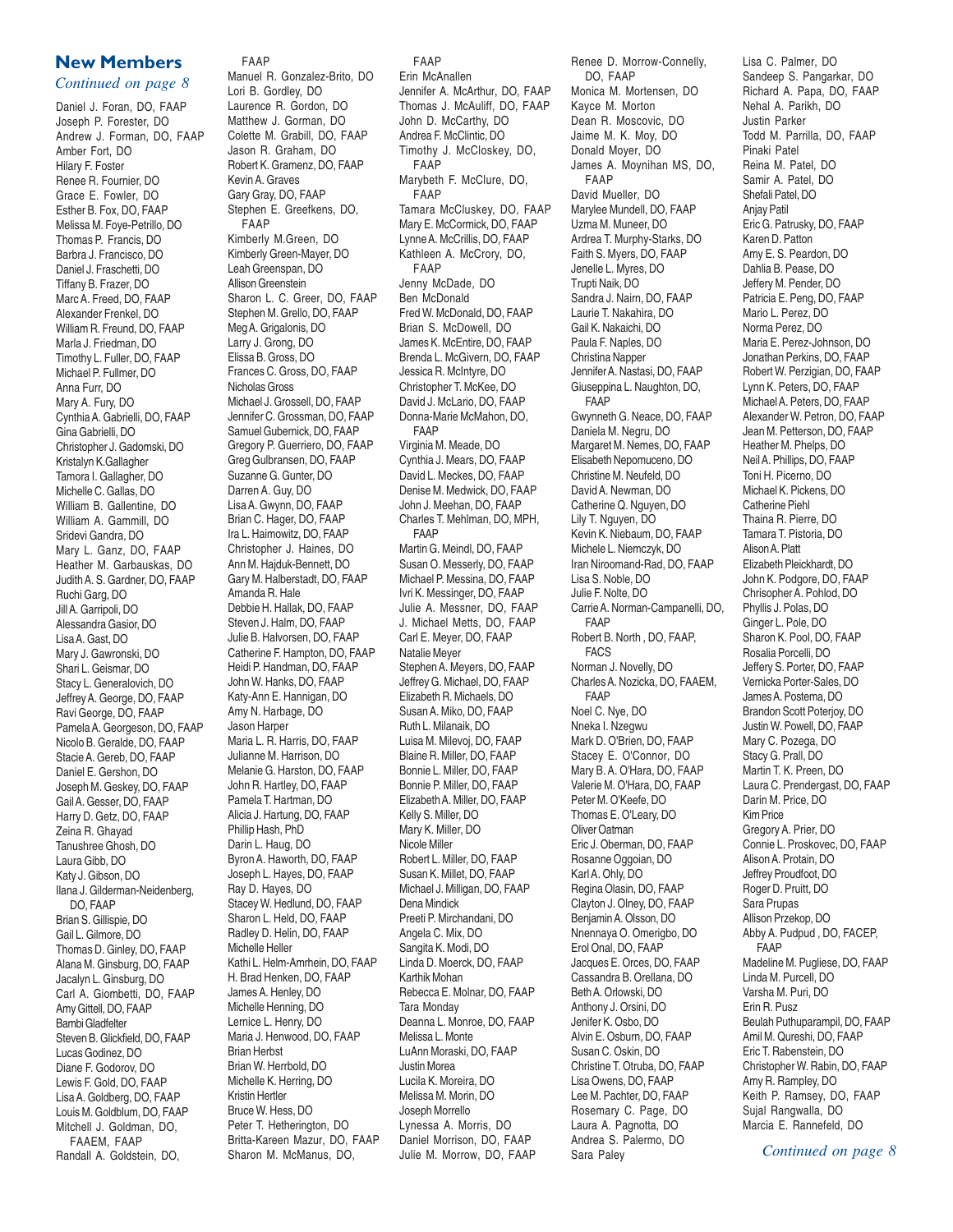Neethi B. Rao, DO Sanjai C. Rao, DO David J. Rathe, DO, FAAP David M. Rathkamp, DO, FAAP Heather Rector, DO Sivapriya T. Reddy, DO Lisa L. Reed, DO Rebecca A. Reed, DO, FAAP Jason K. Regan, DO Kathleen G. Reichard, DO, FAAP Margaret A. Reiley, DO, FAAP Michele Q. Reilly, DO, FAAP Mark W. Reinertson, DO, FAAP Diana M. Reinhardt Christine L. K. Rejdukowski, DO, FAAP Judith A. Reva, DO, FAAP Joel Adlai Reyes, DO George H. Rezabek, DO, FAAP Erica Rice Kellie A. Rice-Monteiro, DO, FAAP Anika Richards Sharon B. Richter, DO, FAAP Nicholas L. Rider, DO Stacey Rifkin-Zenenberg, DO Stephen B. Rinderknecht, DO, FAAP Darryl A. Robbins, DO, FAAP Frank Roberto, DO, PLLC, FAAP Brittney Roberts Kris A. Roberts, DO, FAAP Michele K. Rock, DO Sandra D. Rodriguez, DO Susan E. Roellke, DO, FAAP Nancy M. Rofalikos-Welka, DO Amy Rogers Joseph S. Rogers, DO Suzanne L. Rogers, DO, FAAP Carrie L. Roglieri, DO Vesna L. Roi, DO, FAAP Melissa J. Rose, DO David M. Rosenberg, DO, FAAP Lori A. Rosenberg, DO Nichole F. Rosenthal, DO Stanley A. Rosenthal, DO, FAAP Shane D. Rostermundt, DO, FAAP Anne Roth, DO Nancy A. Rothenberg, DO, FAAP Constance A. Rowley, DO, FAAP Harish S. Rudra, DO Dennis P. Ruggerie, DO, FAAP Beata J. Ruprecht, DO Don R. Russell, DO, FAAP Joseph W. Russell, DO, FAAP Tanya B. Russo, DO Jamian M. Ryan, DO Lisa D. Ryan, DO, FAAP Shalini A. Ryan, DO Sammitt K. Sabharwal AnnMarie D. Sabovik, DO Joshua J. Sacha, DO, FAAP Parissa Salemi, DO Carolyn M. Saluti, DO Vivian B. Salva,DOr, DO Monica R. Sams, DO Mitchell J. Samuels, DO, FAAP Russell P. Saneto, DO, PhD, FAAP E. Michael Sanger, MD, DO Madhurima Sanka, DO Diane J. Santorineos, DO David J. Sas, DO, MPH Timothy M. Sasala, DO Shelley A. Satterlee Taylor L. Sawyer, DO

Shoab A. Sayeed, DO, FAAP Pamela B. Sayger, DO Joseph Scafidi, DO Robert A. Scalia, DO, FAAP Jami S. Scanlon, DO Jill Schaefer Ann C. Schaller, DO Karen S. Scharlatt, DO Catherine I. Scherer, DO Stuart Schiff, DO, FAAP Sabine Schmitt, DO, FAAP Bruce M. Schnapf, DO, FAAP David I. Schneider, DO, FAAP Sonya L. Schober-Johnson, DO Leah R. Schonfield, DO, FAAP Stuart W. Schrader, DO, FAAP Jason Schreiber Bill J. Schroeder, DO Kenneth A. Schroeter, DO, FAAP Joachim W. Schugel, DO Pamela J. Schulz, DO Eric R. Schumacher, DO Sara L. Schutte-Schenck, DO, FAAP Lawrence A. Schwartz, DO, FAAP Paul M. Schwartzberg, DO Bahareh M. Schweiger, DO Michael S. Scott, DO William Selby, DO Peter J. Sell, DO Melanie B. Semelka, DO J. Thomas Senko, DO, FAAP Heidi A. Senokozlieff, DO Svetlana Serlin, DO Frank R. Serrecchia, DO, FAAP Natalie R. Sessions Shana J. Sewell, DO John Shackelford, DO Denisha Shah Malee Shah, DO Paulomi A. Shah, DO, FAAP Sonal Shah, DO Soniya P. Shah, DO Keisha M. Shaheed, DO Julie H. Shakib, DO Susan M. Shamaskin, DO, FAAP David N. Sharlin, DO, FAAP Anjali Sharma, DO Deborah Shassetz, DO Ann Shaw Elizabeth A. Shaw, DO Scott J. Sheets, DO Mary A. Sheffield, DO Stephen H. Sheldon, DO, FAAP Serena R. Sherron, DO, FAAP Mehul K. Sheth, DO Russell R. Shipman, DO, FAAP Judith E. Shoobe, DO, FAAP Benjamin M. Shore, DO, FAAP Susan W. Shulman, DO, FAAP Christopher Siano, DO E. F. Joseph Siebold, DO, FAAP Janet H. Siegel, DO, FAAP Betsy A. Sigler, DO Robert M. Sills, DO, FAAP Kevin Silver Parker L. Simon, DO Brian E. Sims, DO Shveta R. Singh, DO Paul E. Sirbaugh, DO, FAAP Anita M. Skariah, DO Michael S. Slavik, DO Dana E. Sless, DO, FAAP

Meredith Slutzah, DO Stephen E. Smalley, DO, FAAP Kerri N. Smith, DO, FAAP Robert A. Smith, DO, FAAP Samuel N. Smith, DO, FAAP Scott A. Smith, DO, FAAP Colbi M. Smithton, DO, FAAP Jennifer C. Sniadanko, DO Barbara H. Sniffen, DO, FAAP Hetty Z. Snyderman, DO, FAAP Susan M. Sobczak, DO Jack J. Sobrin, DO, FAAP Traci E. Socha, DO, FAAP Kris S. Sornberger, DO William F. Sorrels, DO, FAAP Kathryn Sosnoski-Giorgini Kristen L. Souweine, DO Dee A. Spade, DO Laura E. Spahr, DO, FAAP Holly C. Sparks, DO Rosa L. Spatoliatore, DO, FAAP Randi A. Sperling, DO, FAAP Christopher R. Spiekerman, DO, FAAP Christopher R. Spinelli, DO Johnny D. Stackhouse Mark C. Stahl, DO Mary K. Stailey-Sims, DO, FAAP Ava C. Stanczak, DO, FAAP Shannon M. Standridge, DO Philip B. Stanley, DO, FAAP Sarah L. Stanos, DO Chris B. Stapley, DO Michael H. Stargardt, DO Stephani J. Stassou, DO Robyn S. Steinacher, DO, FAAP Dale L. Steinberg, DO, FAAP Frank J. Steinberg, DO, FAAP R. Daryl Steiner, DO, FAAP Elizabeth P. Sternberg, DO Frank A. Stewart, DO, FAAP Gail M. Stewart, DO, FAAP Margaret M. Still, DO, FAAP Jennifer Stirgwolt Loriann M. Stiuso, DO, FAAP Kent J. Stock, DO, FAAP Jeffrey A. Stone, DO, FAAP Judith M. Stranko, DO, FAAP Trew J. Stransky, DO Leslie E. Strausbaugh, DO Margaret J. Strieper, DO, FAAP Susan M. Stuart, DO, FAAP Amber L. Sturzenegger Jason T. Su, DO Michelle J. Sudo, DO Tonya T. N. Suffridge, DO, FAAP Jennifer E. Supol, DO Maria D. Sutkus, DO, FAAP Robert L. Sweeney, DO, FAAP Sean L. Sweeney, DO Karen G. Swensen, DO, FAAP Stephanie P. Swords, DO Salma S. Syed, DO Karen A. Szczepanski, DO Debra A. Szymanski, DO Troy Tada Zaigham U. Tahir, DO Audrey Tan Christina Tanguay, DO Cari A. Tarnowski, DO Jason R. Tatka, DO Jacqueline J.C. Taylor, DO, FAAP John W. Taylor, DO, FAAP

Rebecca L. Taylor Yasmin P. Tejani, DO Andrew J. Tenenbaum, DO Linda A. Terrone, DO, FAAP Vishal Thakral Ravi D. Thamburaj, DO April L. Thebeau, DO Clayton E Thebeau, DO Ronald L. Thibert, DO John Q. Thompson, DO, FAAP Leonard J. Thompson, DO, FAAP James B. Thornburg, DO David L. Thornton, DO, FAAP Andrea D. Thorp, DO, FAAP Jean R. Thur, DO, FAAP Kalpna Thuraisamy, DO Kelly S. Tieves, DO, MS Seema R. Tiku, DO, FAAP Karen Tizer, DO Colleen Tobe Andrew O. Todd, DO, FAAP Guadalupe Tole, DO, DO, FAAP Billie Dawn Toler, DO Scott C. Tomaine, DO Albertina T. Ricci, DO Esther H. Tompkins, DO Seth D. Torregiani, DO Rachel A. Totoro, DO, FAAP Lawrence J. Tremper, DO, FAAP James J. Trietsch, DO, FAAP Julia Trintis, DO Randi M. Trope, DO, FAAP Catherine C. Truesdell, DO, FAAP Bertha Tsai-Tulagan, DO Deborah M. Tsotsos, DO, FAAP Margaret O. Tuddenham, DO, FAAP Julie A. Tullberg, DO Gretchen M. Tully, DO Verna J. Turkish, DO, FAAP Sarah Turnipseed Jacqueline C. Tuttle, DO, FAAP Rosemarie Tweed, DO, FAAP Amanda L. Twiford Paul J. Ufberg, DO Melanie D. Vadnais, DO Rochelle V. Vale Catherine Valente, DO, FAAP Jill E. Valuch, DO, FAAP Tara Van Bennekom, DO, FAAP Donald F. Van Wie, DO Ruby Varughese, DO Bradley C. Vaughan, DO, FAAP Robert J. Veenema, DO, FAAP Sara Velazquez, DO, FAAP Kristin O. Veneman, DO Michelle D. W. Verdi, DO, FAAP Tara A. Verrier, DO Deborah S. Vert, DO Ann-Margaret C. Villar, DO, FAAP Joseph A. Vitale, DO, FAAP Dipti S. Vyas, DO Michael A. Wagnon, DO, FAAP Melissa A. T. Wallace, DO Wendy J. Wallace, DO, FAAP June A. Wallison, DO, FAAP Michelle M. Walter Stephanie G. Walter, DO Margaret M. Wang, DO, FAAP Michelle J. Wang, DO, FAAP Helena Wang-Flores, DO Emily L. Ward, DO

Julie A. Ward, DO, FAAP Mark A. Warner, DO, FAAP Erin L. Washburn, DO Nancy Wasserbauer, DO Gary S. Wasserman, DO, FAAP, FAACT Mark G. Watkins, DO Diane M. Watson-Horneij, DO, FAAP Mac T. Wayment, DO Kathleen A. Weber, DO Shana R. Weber, DO Jason L. Wechsler, DO Janet L. Weinberg, DO, FAAP Terri A. Weinman, DO, FAAP Aaron R. Weiss, DO, FAAP Christopher A. Weiss, DO Evan L. Weissman, DO, FAAP Robert D. Weitz, DO, FAAP Todd Welton, DO Corinne E. West, DO, FAAP Rebecca West Eva L. Wheatley, DO Chaminie A. Wheeler, DO George E. Whetmore, DO, FAAP Barbara A. White, DO, FAAP Bruce D. White, DO, FAAP Christine Whylings Eric J. Wielhouwer, DO Gerald Wigginton, DO, FAAP Janie L. Wilczynski, DO Timothy B. Williams, DO, FAAP Julie L Williamson, DO Abigail R. Wilson, DO, FAAP Kelley M. Wilson Stephanie J. Wilson Heath G. Wilt Diane L. Wing, DO, FAAP Paul K. Winner, DO, FAAP Amy E. Wirkkala, DO Leanne M. Wisniewski, DO Gina Witt, DO Stephanie Witt David S. Wolf, DO Patricia T. Wolfe, DO Mei F. Wong, DO, FAAP Lori Woolison-Rutter, DO Melissa A. Woythaler, DO Margaret E. Wren, DO, FAAP Daniel L. Wright, DO, FAAP Kathryn L. Wright, DO, FAAP Edwin A. Wymer, DO David M. Yakacki, DO, FAAP Judy Yang, DO Timothy J. Yeager, DO, FAAP Anthony T. Yonts, DO Timothy J. York, DO Christian C. Yost, DO, FAAP Jeffry J. Young, DO, FAAP Natalie A. Young Margaret J. Zamboni Mark Zamboni-Cutter, DO Melissa A. C. Zarow, DO John R. Zaso, DO, FAAP Jose J. Zayas, DO, FAAP Michelle A. Zeager, DO, FAAP Joshua I. Zeidler, DO, FAAP Marat Zeltsman, DO Todd L. Zimmerman, DO Jeanne M. Zinzarella, DO, FAAP Kathleen M. Zsolway, DO Victor J. Zuckerman, DO, FAAP Jessica Zuzga, DO Marilyn A. Zwirn, DO, FAAP